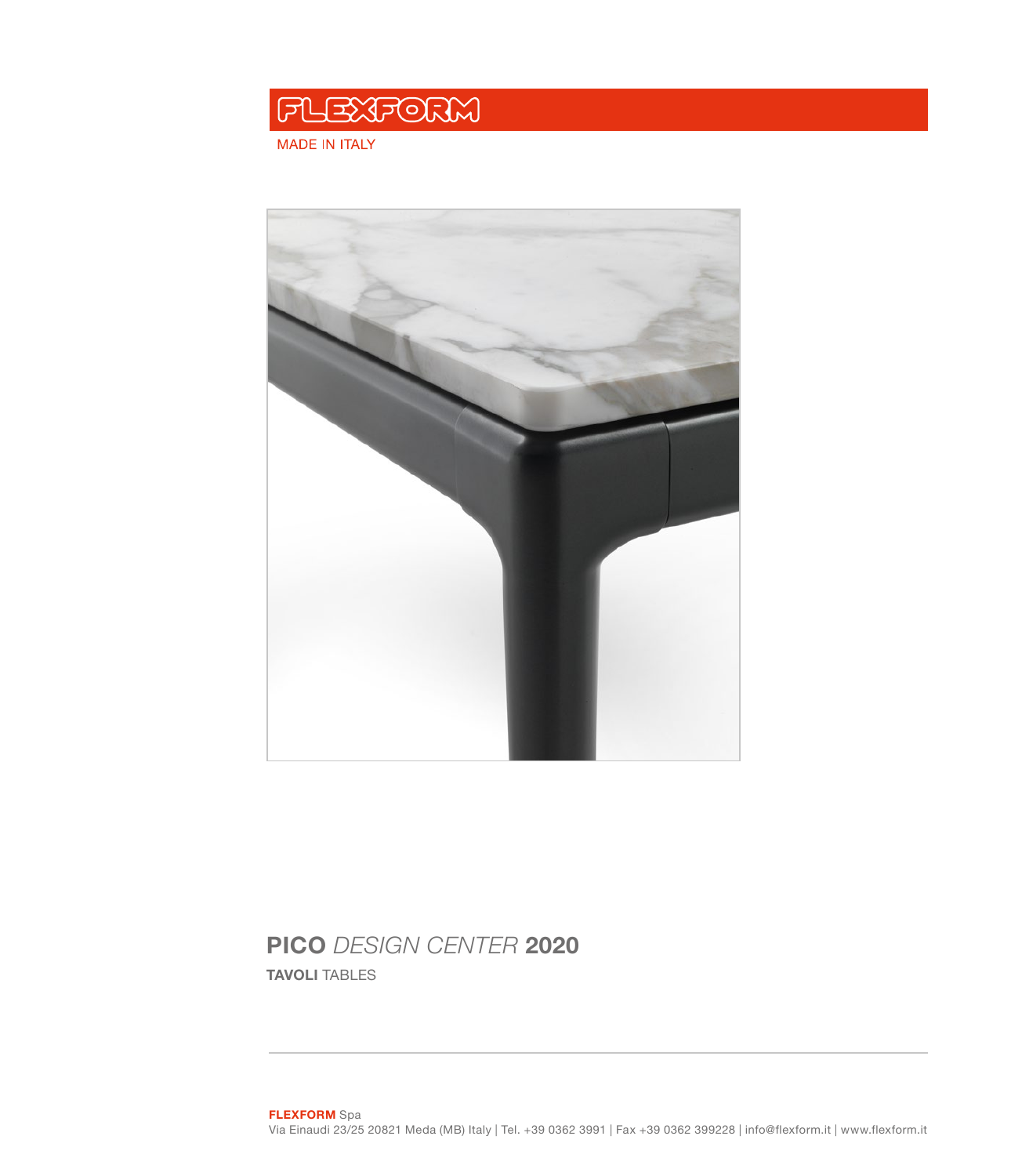## **PICO** *| DESIGN CENTER |* **2020**

**TIPOLOGIE** TAVOLI - TAVOLINI/CONSOLLE **PRODOTTO** TAVOLI - TAVOLINI - CONSOLLE **STRUTTURA** IN METALLO NELLE FINITURE SATINATO, CROMATO, CROMO NERO, BRUNITO **PIANO** IN MARMO NELLE TIPOLOGIE CALACATTA ORO LUCIDO, CALACATTA ORO OPACO, BIANCO CARRARA LUCIDO, NERO MARQUINIA LUCIDO, EMPERADOR LUCIDO, EMPERADOR OPACO O IN LEGNO IMPIALLACCIATO DI NOCE CANALETTO NELLE FINITURE NATURALE, TINTO EXTRA, TINTO CAFFÈ O DI FRASSINO NELLE FINITURE NATURALE, TINTO NOCE, TINTO CILIEGIO, TINTO TEAK, TINTO CAFFÈ, TINTO WENGÈ, TINTO EBANO, TINTO MARRONE **GAMBE** IN ALLUMINIO PRESSOFUSO NELLE FINITURE SATINATO, CROMATO, CROMO NERO, BRUNITO. APPOGGIO A TERRA SU PUNTALI IN MATERIALE TERMOPLASTICO *CATEGORIES TABLES - COFFEE TABLES/CONSOLES PRODUCT TABLES - COFFEE TABLES - CONSOLES STRUCTURE IN METAL WITH SATIN, CHROME, BLACK CHROME OR BURNISHED FINISH TOP IN THE FOLLOWING TYPES OF MARBLE: POLISHED OR MATT CALACATTA GOLD, POLISHED WHITE CARRARA, POLISHED BLACK MARQUINA, POLISHED*  OR MATT EMPERADOR; OR, IN CANALETTO WALNUT VENEER WITH *NATURAL FINISH; OR, STAINED CANALETTO WALNUT EXTRA OR COFFEE;*  OR, IN ASH VENEER WITH NATURAL FINISH OR STAINED WALNUT, *CHERRY, TEAK, COFFEE, WENGE, EBONY OR BROWN LEGS IN CAST ALUMINUM WITH SATIN, CHROME, BLACK CHROME OR BURNISHED FINISH. FEET REST ON TIPS MADE OF THERMOPLASTIC MATERIAL*

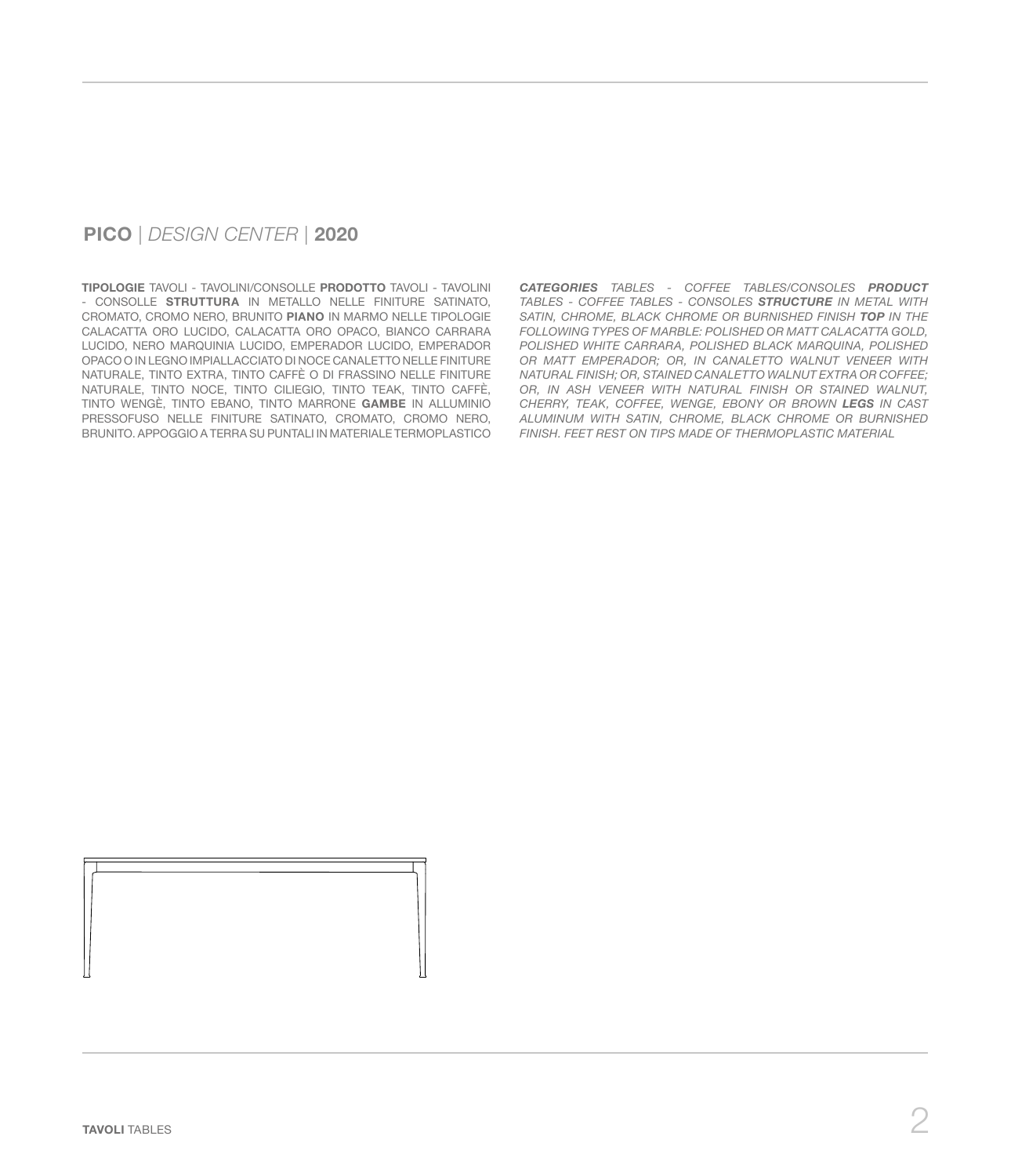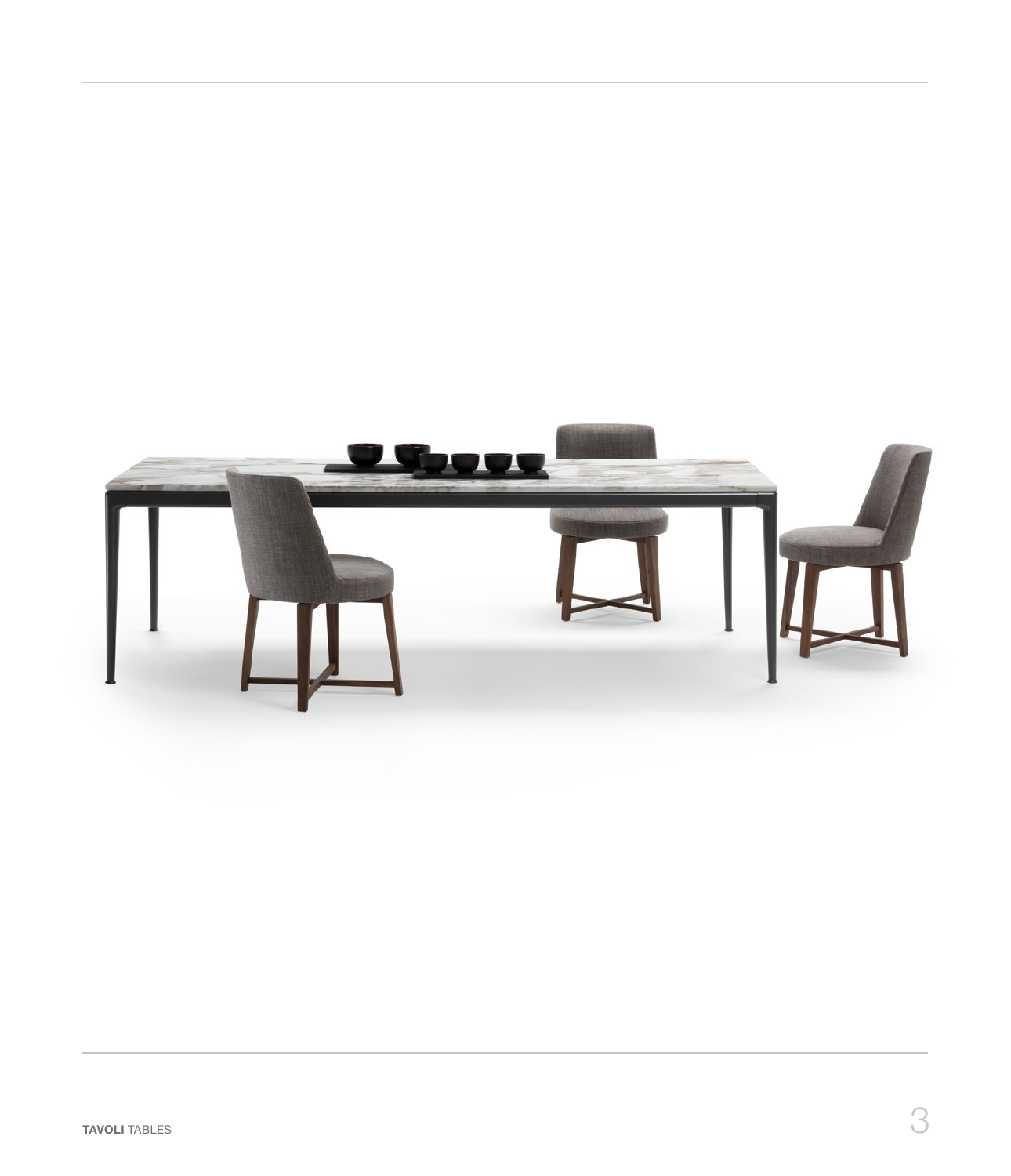